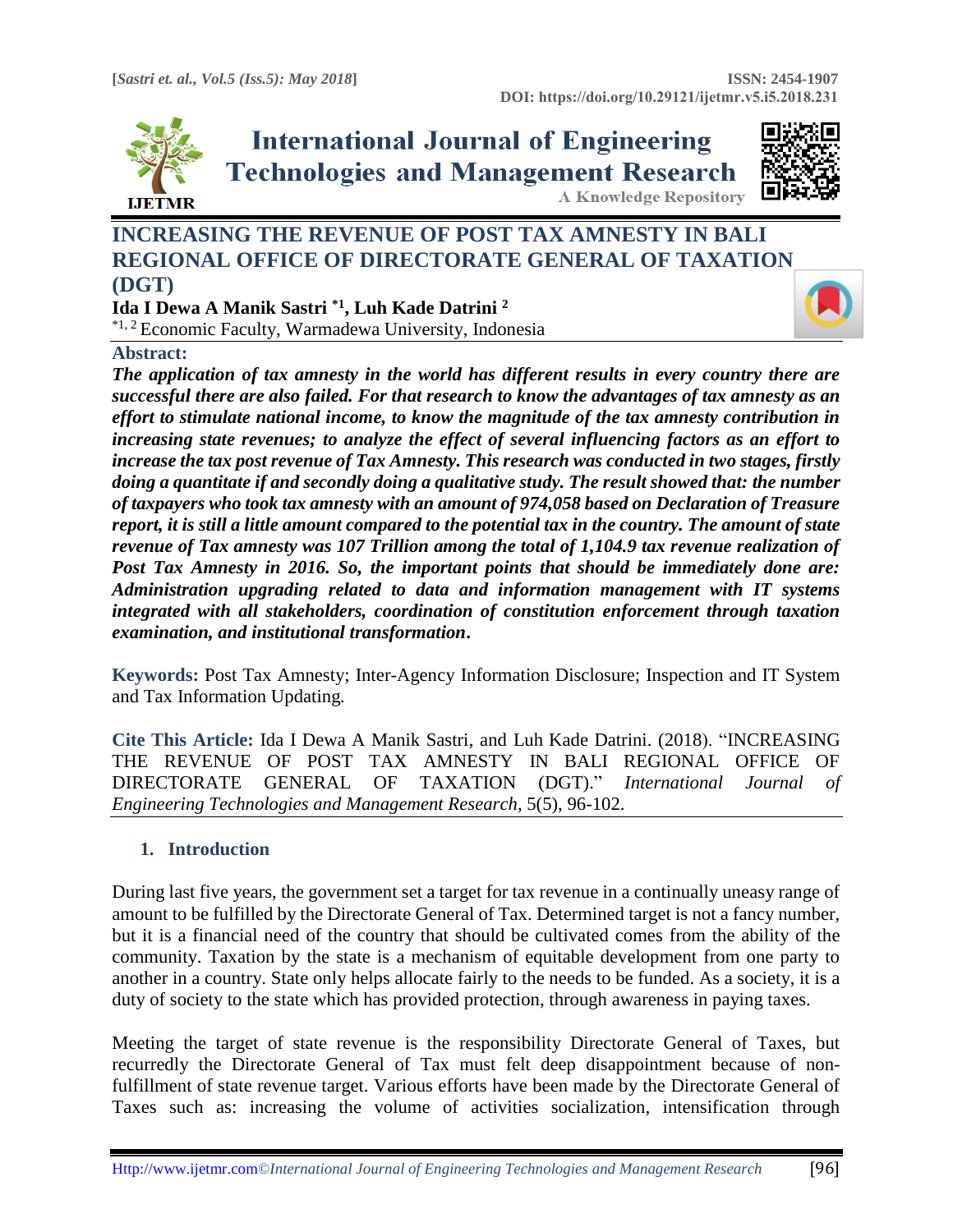consolidation of income from taxpayers has been registered and extensification through the expansion of the number of taxpayers. The last step was to apply Tax Amnesty system. By the application of Tax Amnesty taxpayers are expected to be open in the future and are willing to disclose assets that was already held until 2015 by paying ransom on such disclosure.

On July 1st 2016, the Government enacted constitution No. 11 of 2016 on Tax Amnesty. This Act had several times undergone a delay, after a tough discussion in the House since 2015. Not achieving tax revenues for last few years has become a trigger for the enactment of this new constitution just after the government found that tax revenues were still low due to lack public awareness in reporting the tax**.** Even, recent years the government was seriouslyexpecting state revenue derivation from tax revenue.

| Year | <b>Target</b> | <b>Realization</b> | Percentage $(\% )$ |
|------|---------------|--------------------|--------------------|
| 2009 | Rp 652        | Rp 620             | 95,09%             |
| 2010 | Rp 743        | Rp 723             | 97,31%             |
| 2011 | Rp 879        | Rp 874             | 99,43%             |
| 2012 | Rp 1.016      | Rp 981             | 96,55%             |
| 2013 | Rp 1.148      | Rp 1.077           | 93,81%             |
| 2014 | Rp 1.246      | Rp 1.143           | 91,73%             |
| 2015 | Rp 1.489      | Rp 1.235           | 91,73%             |

Table 1: Realization of Tax Revenue from 2009 to 2015 (trillion in Rupiah)

Source: Directorate General of Tax

Some notes on tax revenue are: The low realization of tax revenue or tax ratio in Indonesia Low level of taxpayer compliance, World Bank noted that Indonesia's tax ratio recorded for 2014 was only amounted to 10.84% of Gross Domestic Bruto, while the average of tax ratio of countries in the world is 14.81%. So the level of tax collectability in Indonesia is still very limited number, so it is quite difficult to sustain the state expenditure. Even if compared to neighboring countries, Indonesia tax revenue is still at below average number. For instance, tax revenue of Malaysia is 14.8%, Singapore is 13.9%, Philippine is 13.6%, Thailand is 16%, and Cambodia is 14.6%. In Indonesia the tax revenue has a share of 86.26% of the total state revenues of Rp. 1,539 trillion from 1,784 trillion. It is the prompting aspect to the need for some breakthroughs for the government to encourage tax revenue enhancement. The objectives of this research are: to know the benefits of tax amnesty as an effort to stimulate national income, to know the amount of tax amnesty contribution in increasing state revenue, and to analyze the influence of several factors in an effort to increase tax revenue post Tax amnesty.

# **2. Materials and Methods**

Tax Amnesty of tax is the abolition of taxes that should be payable, not subjected to the administration of taxation sanctions and criminal sanctions in the field of taxation, by disclosing property and paying ransom as stipulated in the law.

Tax Amnesty aims at: Accelerating economic growth and restructure through the transfer of assets, such as will to have an impact on increasing domestic liquidity, improvement of the rupiah exchange rate, decreasing interest rate and increasing investment. Encouraging taxation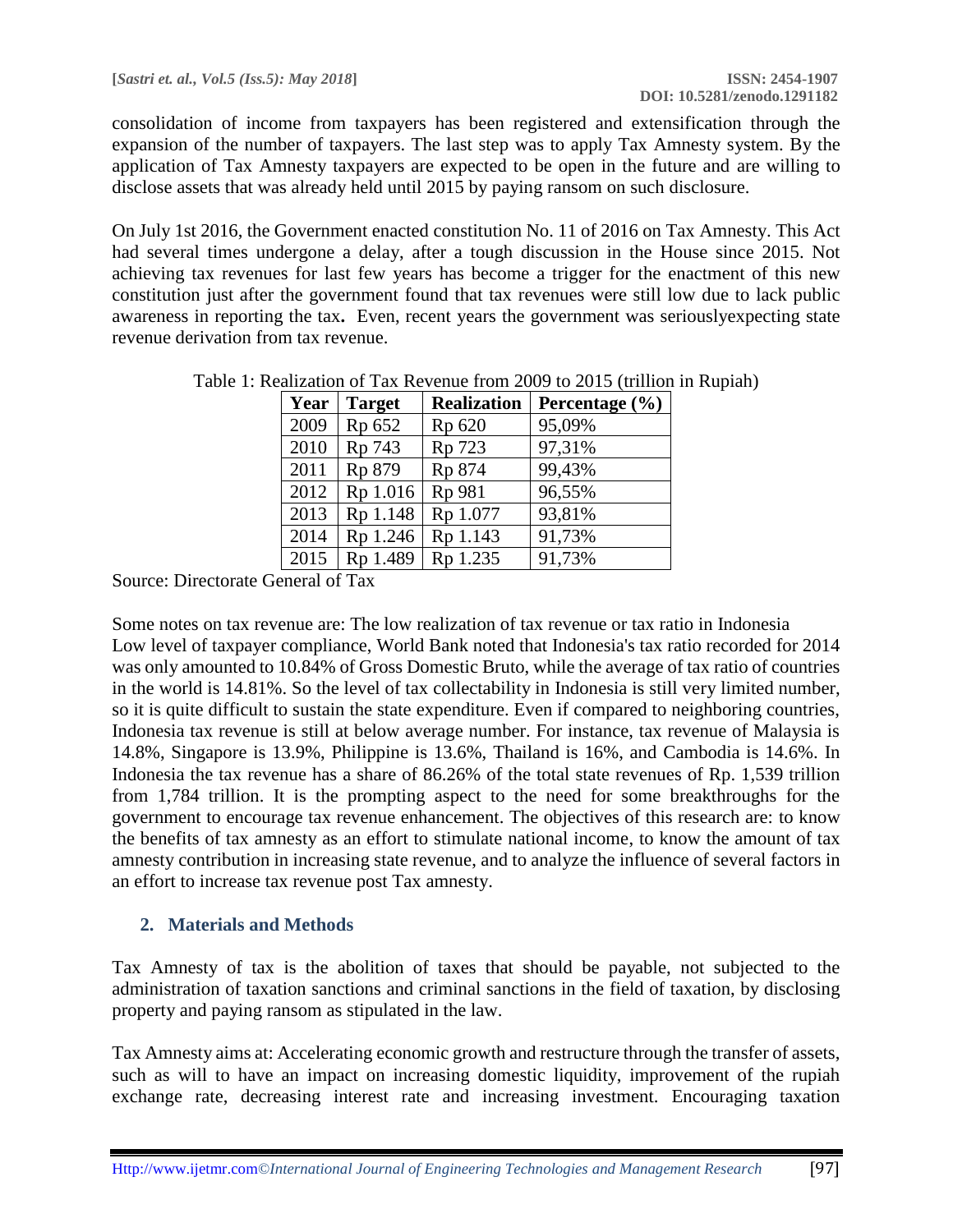reformation towards a more equitable taxation system and more valid, comprehensive, and integrated tax database extension. Increasing tax revenue to be used for development financing.

The tariff of ransom on property within the Republic of Indonesia territory or outside the territory of the unity of the Republic of Indonesia territory which is transferred into the territory of the Republic of Indonesia and invested in the territory of the united state of the Republic of Indonesia within a minimum 3 years period from the date of transfer, shall be:

2% (two percent) for the submission period of the Letter of Statement in the first month up to the end of the third month from the date the Act becomes effective. 3% (three percent) for the submission period of the Letter of Statement in the fourth month from the date this Act commences on December 31, 2016; and5% (five percent) for the submission period of the Letter of Statement from 1 January 2017 to 31 March 2017. Rates of ransom on assets located outside the territory of the unitary Republic of Indonesia and not transferred into the unitary state of the Republic of Indonesia are:4% (four percent) for the submission period of the Letter of statement for the first month up to the end of the third month from the time the Act becomes effective. 6% (six percent) for the submission period of the Letter of Statement in the fourth month from the date this Act commences on December 31, 2016; and10% (ten percent) for the submission period of the Letter of Statement from 1 January 2017 to 31 March 2017. Rates of ransom for taxpayers whose business circulation up to 4,800,000,000 (four billion eight hundred million rupiah) in the last taxable year are as follows: 0.5% (zero point five percent) for the taxpayer expressing the value of the property up to 10,000,000,000 (ten billion rupiah) in the statement; or2% (two percent) for the taxpayer who discloses the property value of more than  $10,000,000,000$  (ten billion rupiah) in the statement.

Repatriation is the main objective of the implementation of this tax forgiveness program; however repatriation is not the sole purpose of the program. Repatriation is expected to be a driver of economic growth; extra fresh funds obtained can be a source of development financing.

The long-term goal of this program is tax reformation. By expanding more valid and credible the database, it is expected that the level of tax compliance can be improved. All this time compliance of taxpayer is very difficult to proceed.

The subject of tax in Tax Amnesty program is each of taxpayer. In Regulation Of Minister Of Finance Of The Republic Of Indonesia No. 118/Pj.03/2016 and REG No. 11/Pj/2016 it is affirmed that, taxpayers entitled to tax pardons are taxpayers who have obligation to submit Annual Income Tax Returns, even for taxpayers who do not have *NPWP* ['Tax Identification Number'](https://id.oxforddictionaries.com/translate/english-indonesian/tax_identification_number?xref=1&label=tax%20identification%20number&locale=en) can follow the tax program pardon by first submitting *NPWP* as a means of tax administration.

Data collection technique using pre-determined list of questions in relation to the variables studied (Sugiono, 2010: 138). The variables studied include fiscal services, socialization, tax sanction, financial information and inspection. Interviews were conducted to 30 representative informants who were found as research samples (Hair, 2012: 110). Interviews were conducted on key informants to support the analysis of qualitative studies. In-depth interviews are conducted in an unstructured, flexible manner in an informal setting and can be repeated over and over. Interviewing the informants aimed at quarrying the information more fully, more deeply and more clearly especially related to the perception of efforts to increase state revenues. The term in-depth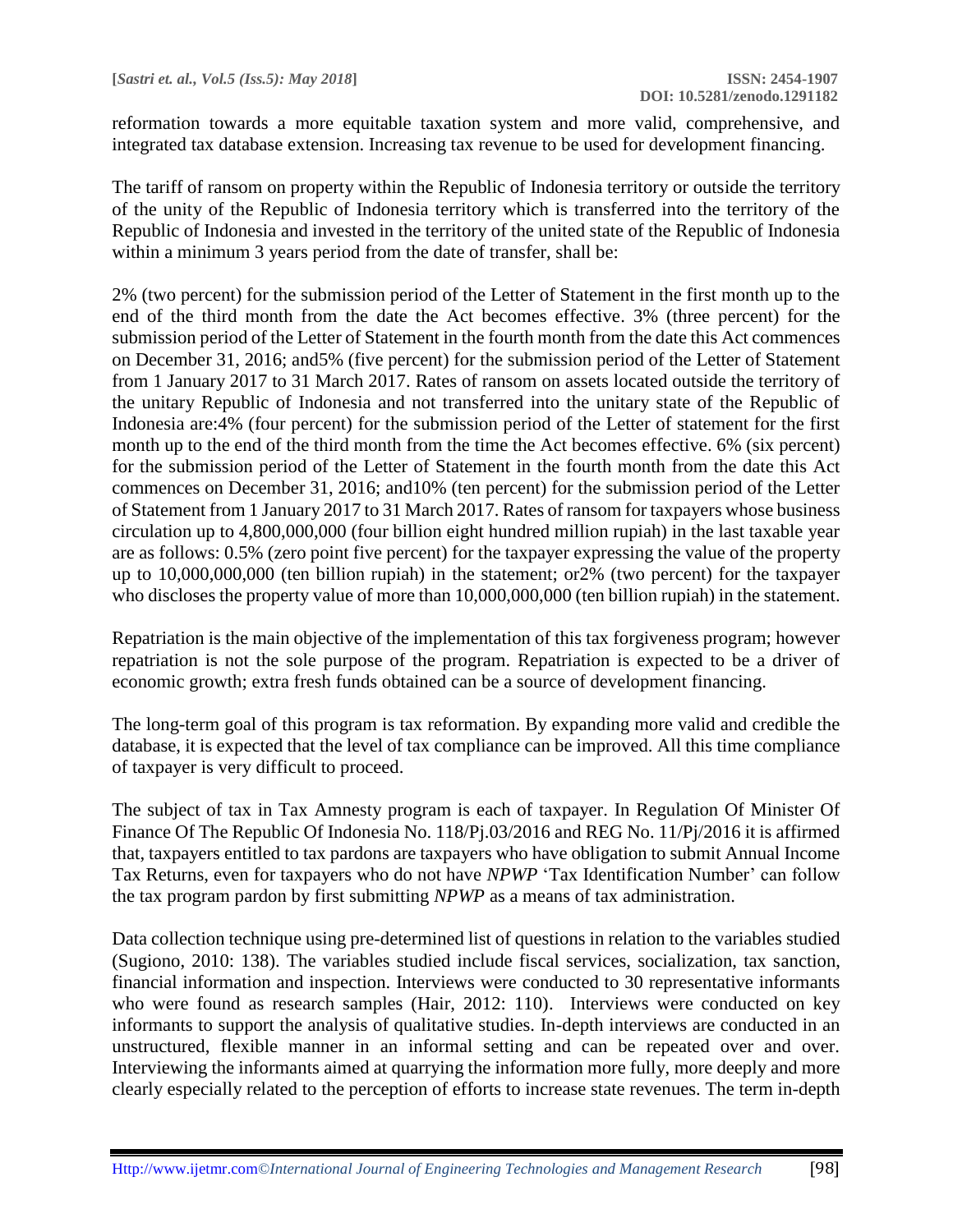interview is FGD Focus group discussion. FGD is a data collection technique that is commonly done on quantitative research with the aim of discovering the meaning of a theme according to a group's understanding. This technique is used to reveal the meaning of a group based on the results of the discussion centered on a problem focus group discussion is to avoid bias and misunderstanding of a researcher to focus the problem on under investigation. Furthermore, this technique is used to draw conclusions on the meaning of intersubjective meaning that is difficult to interpret itself by the researcher because it is hindered by the researcher's ignorance of the real meaning of the people around a phenomenon being studied and as far as possible the researcher avoids himself from the encouragement of the subjectivity of the researcher. The focus group discussion model is built on assumptions: Individual limitations are always hidden in the ignorance of that personal weakness, each group member gives each other knowledge in group association. Each individual is controlled by another individual so he tries to be the best. Subjective weakness lies in the weakness of the individual that is difficult to be controlled by the individual concerned. Intersubjective always approaches the best truth.

The questionnaire validity test is conducted to determine the ability of a questionnaire to measure what exactly should be measured. List of questions used in this study has not known the level of validity and reliability. Therefore, the validity test of each item of question and reliability of the questionnaire used in this study. An invalid or unreliable measurement instrument will provide inaccurate information about the state of the subject or individual subject to the test. (SaifuddinAzwar, 2006: 2). Criteria for validity testing are to compare r count with rtable. At a significant level of 95% or alpa = 5% According to Sugiono (2010: 115), the question item is called valid if the item has r count $> r = 0.30$ . In this case, the intended r count for each item of question is the coefficient of product moment between the score of each item with the total score of all items denoted by corrected Item Total Correlation on the calculation of the SPSS program for each question item of a variable (SinggihSantoso, 2005: 277) To test the reliability of a question from a research. variable used Cronbach Alpha coefficient. The magnitude of the Cronbach's Alpha coefficient shows the reliability of the list of questions. A variable construct is said to be reliable if it has a Cronbach's value> of 0.60 The calculation of product moment correlation and Cronbach's Alpha coefficient is tested by SPSS version 21.0. This study uses questionnaires that include 3 variables of examination, information disclosure taxation, update data taxation**.** After the data obtained in order to achieve the purpose of research, then analyzed based on descriptive analysis techniques. Descriptive analysis is used to answer the problem formulation. Quantitative analysis is an analytical technique that uses inferential statistic with statistical test with multiple linear regression tests, with the formula:  $Y = a + bx1 + bx2 + bx3 + e$ 

### **3. Results and Discussions**

Amnesty Tax slogan is: express, redeem, relief. These three words are able to give trust to the people of Indonesia to participate in stimulating national development. Indonesia needs funds for development, where the largest source of funds comes from tax revenues, Customs and Non-tax, State Income. The development is done to achieve: Economic growth (Growth), Poverty Alleviation (Poverty), Reduce inequality. Amount of tax amnesty contribution in increasing state revenue is: Tax amnesty that ended in late March 2017 was quite good. The results are: the number of taxpayers who participated in Tax Amnesty was 974,058 Acknowledgement of Indebtedness report, the amount is still little compared with the potential tax in the country. The amount of state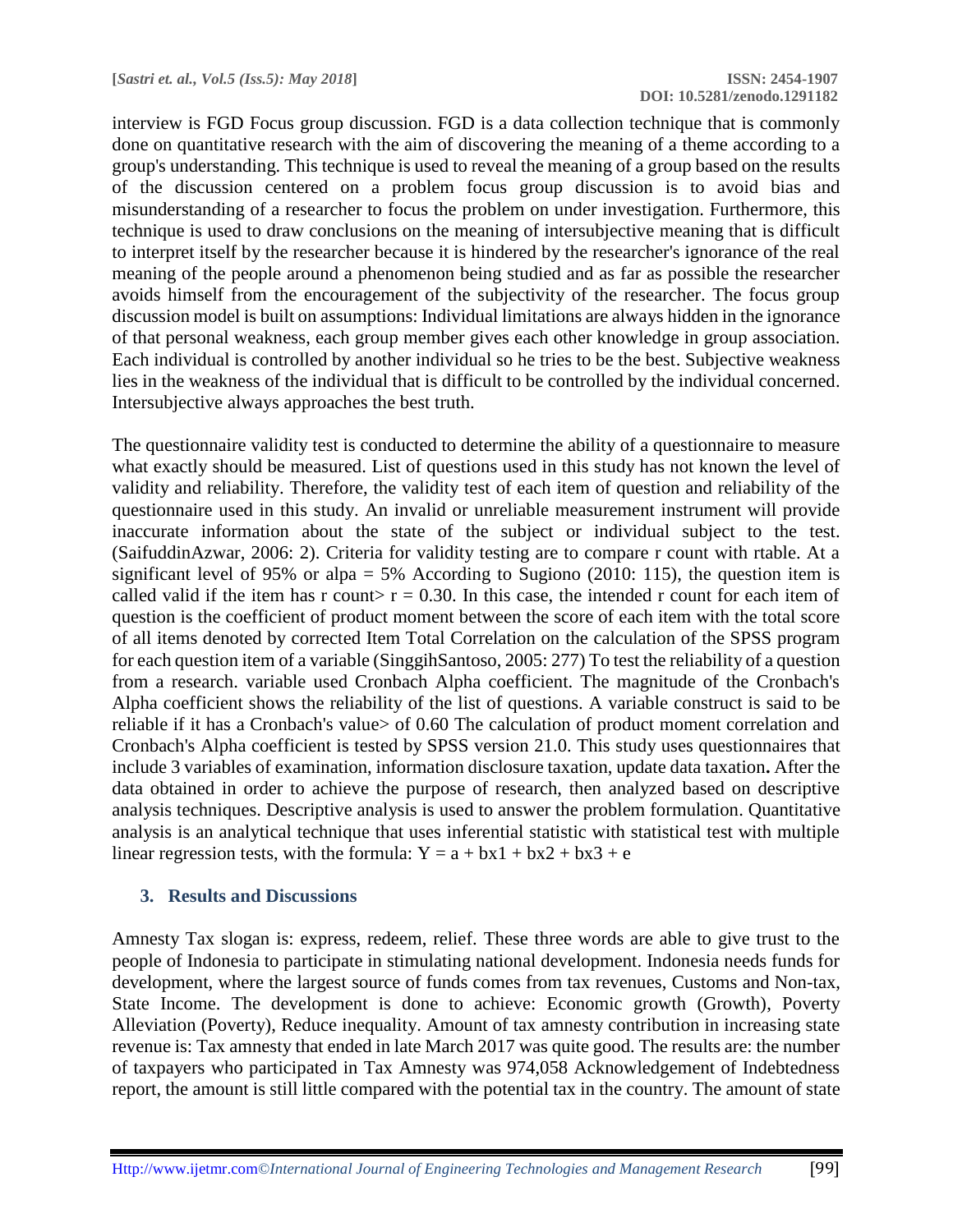revenue from Tax Amnesty is 107 trillion from 1,104.9 total in tax revenue realization in 2016. In this Tax amnesty program not all government targets can be achieved, but the most important thing of tax amnesties that show tax base more broadly and the achievement of tax amnesty this program became one of the main capital for the government to conduct a tax reform program. State Budget of 2017 period in targets tax revenue is 1,307.67 trillion. Following-up after tax amnesty becomes the key, where the general direction of technical policy security policy acceptance 2017 was already in the financial note.

Focus Group discussion presents: Head of Regional Office of DGT Bali. Regional Chairman of Indonesian Tax Consultant Association of Bali Region, NTB and NTT, Commission XI of the House of Representatives of the Republic of Indonesia Legal Affair of Expert Staff of the Minister of Finance of the Field of Tax Supervision on Reviewers of Bali Regional Office of Directorate General of Taxation (SenaJatiSemilir); Sub Directorate of Planning Inspection Directorate General of Tax, Lecturer and student of Warmadewa University, representative of tax consultant.

From the results of in-depth interviews with various parties deemed competent to provide information about how the DGT effort in increasing tax revenue post amnesty, it is known there are three main factors that must be done DGT namely: information disclosure between institutions (X1), Inspection (X2) and update the IT system and tax information. The three variables are then analyzed further by interviewing 30 taxpayers in the Bali DGT area, the result of questionnaires processed with SPSS program, found the following result.

|       | Unstandardized<br>Coefficients |        | Standardized<br>Coefficients |             |          | Correlations |            | <b>Collinearity Statistics</b> |        |           |       |
|-------|--------------------------------|--------|------------------------------|-------------|----------|--------------|------------|--------------------------------|--------|-----------|-------|
| Model |                                | B      | Std. Error                   | <b>Beta</b> |          | Sig.         | Zero-order | Partial                        | Part   | Tolerance | VIF   |
|       | (Constant)                     | 3.114  | 1.393                        |             | 2.235    | .034         |            |                                |        |           |       |
|       | X1                             | .452   | .170                         | .567        | 2.652    | .013         | .499       | .461                           | .412   | .529      | .890  |
|       | X <sub>2</sub>                 | .334   | .150                         | .358        | 2.218    | .036         | .401       | .399                           | .345   | .925      | 1.081 |
|       | X <sub>3</sub>                 | $-165$ | .198                         | $-183$      | $-0.835$ | .411         | .303       | $-162$                         | $-130$ | .503      | .987  |

Table 2: Multiple Linear Regression Test

**Coefficients<sup>a</sup>**

a. Dependent Variable: Y

Based on Table 2 of multiple linear regression analysis results can be written multiple linear regression equation as follows:  $Y = 0,567 \text{ X1} + 0,358 \text{ X2} - 0,183 \text{ X3}$ .

Regression coefficient variable information disclosure between institutions amounted to 0.567, which means that increased information disclosure among institutions will be followed by an increase in tax revenue, with a significance value of 0.013 smaller than 0.05. After Tax Amnesty information disclosure among institutions is getting brighter, because it is supported by law which obliges every institution having data related to taxation information, taxpayer must report to local Tax Office where the taxpayer is registered. This condition allows DGT to know the business circulation and taxpayer's wealth, so it is easier to do the effort to increase tax revenue.

The regression coefficient of the examination variable is 0.358, which means that the increase of inspection will be followed by an increase in tax revenue, with a significance value of 0.036 less than 0.05. The public has realized that the mistake committed in violation of the Tax Law will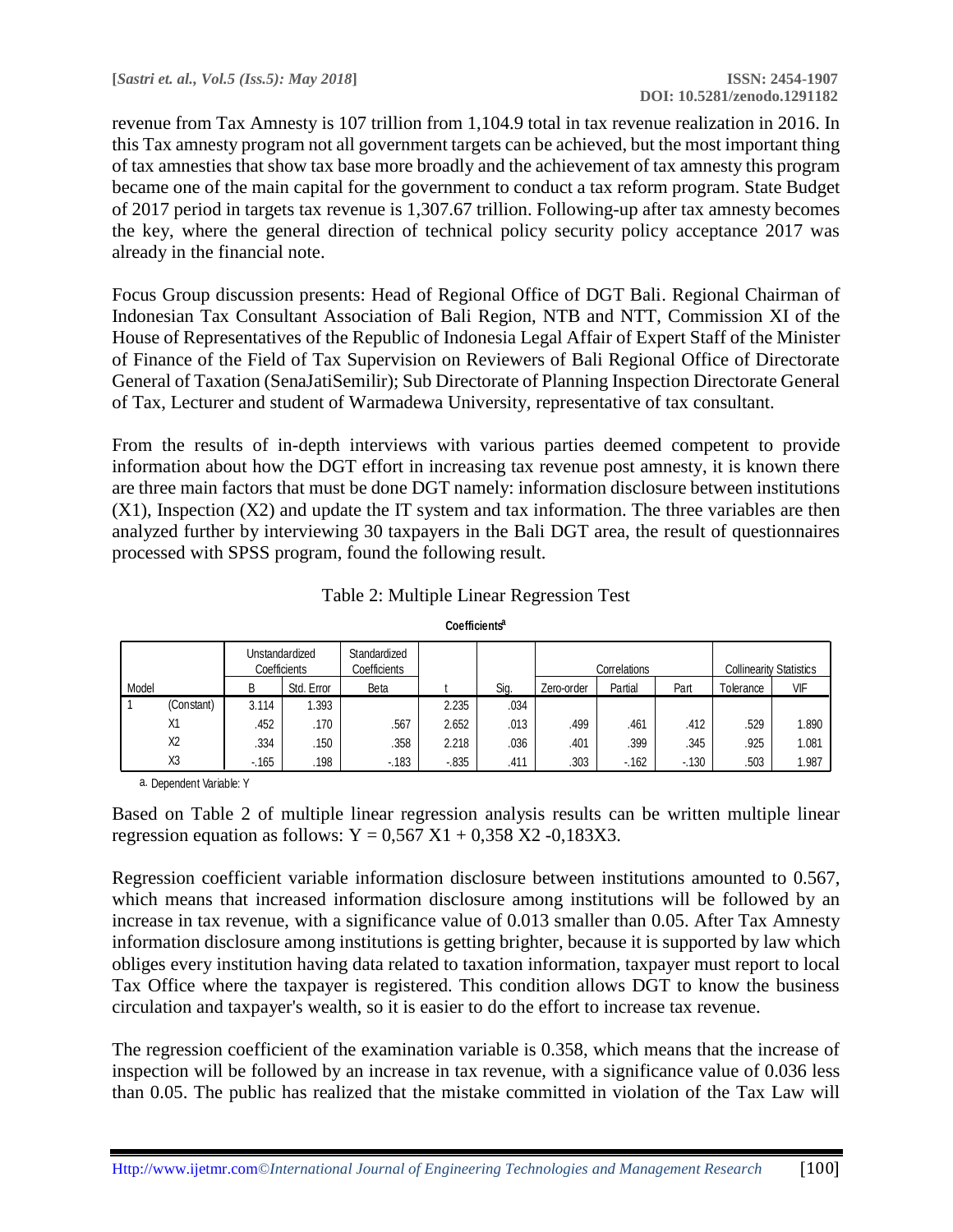result in the examination. If issuance of the Amnesty Tax Law was previously established, the functionality of the examiner is very limited in conducting the examination due to the limitations of inspecting personnel. But after the issuance of Law No. 36 of 2017 concerning the examination of concrete data, the Account Representative can also conduct examinations within a period of not more than one month. So the examination activity becomes higher after the enactment of Tax Amnesty, from the intensity of the examination more than the tax revenue becomes increased.

Regression coefficient variable updating of IT system and tax data information equal to -0.183 means improvement of updating of IT system and information of taxation data will be followed by decrease at tax revenue with significant value, in which 0,441 is bigger than 0,05. This condition indicates that the taxpayer will be highlighted in all activities done, so as not to give freedom in establishing the economic movement.

# **4. Conclusions and Recommendations**

Law enforcement in the form of tax audit, preliminary evidence examination, as well as tax investigation is an integral part of government efforts to improve taxpayer compliance and achieve optimal state revenue post tax amnesty. Taxpayers' SPT reporting is often incorrect, incomplete and unclear in reporting its obligations, resulting from ignorance or omission. This ignorance begins with the non-renewal of the taxpayer's knowledge of the new tax regulations, while tax rules are dynamic rules and are constantly changing over time as a consequence of the demands of business development. The optimization of tax revenues in 20117 and efforts to improve the low Tax Ratio will be done through the help of data base taxation. Utilize data base result of amnesty bag to monitor tax payment from taxpayer. The data becomes the key to ensure correct tax payments. The integrated IT system that is the IT system of taxation must be fully integrated with many parties, not only internal ministries/agencies, but also across ministries/institutions.

Access to financial information for the purposes of taxation includes access to receive and obtain financial information in the framework of implementation of the provisions of the laws and regulations in the field of taxation and the implementation of international agreements in the field of taxation. The scope of article 1 of the Government Regulation in Lieu of Lawand article 2 of Regulation of Minister of Finance is international agreements of foreign Customers and the implementation of tax regulations (domestic customers), while the nature of providing financial information is automatic (unasked) and for certain purposes the DGT may request such financial information. The reporting financial institution in accordance with Chapter 2 verse (1) Government Regulation in Lieu of Law is: Custodian institution, Deposit Institutions (Banking, capital market), Insurance company, and Investment Entity

# **Acknowledgements**

On this occasion I would like to acknowledge all the respondents who have provided data and inputs for the perfection of this research

# **References**

[1] Abdul, H. Icuk, B. & Amin D.(2016). Taxation: Application concepts, Examples and Case Studies. Issue 2. Salemba Four. Jakarta.